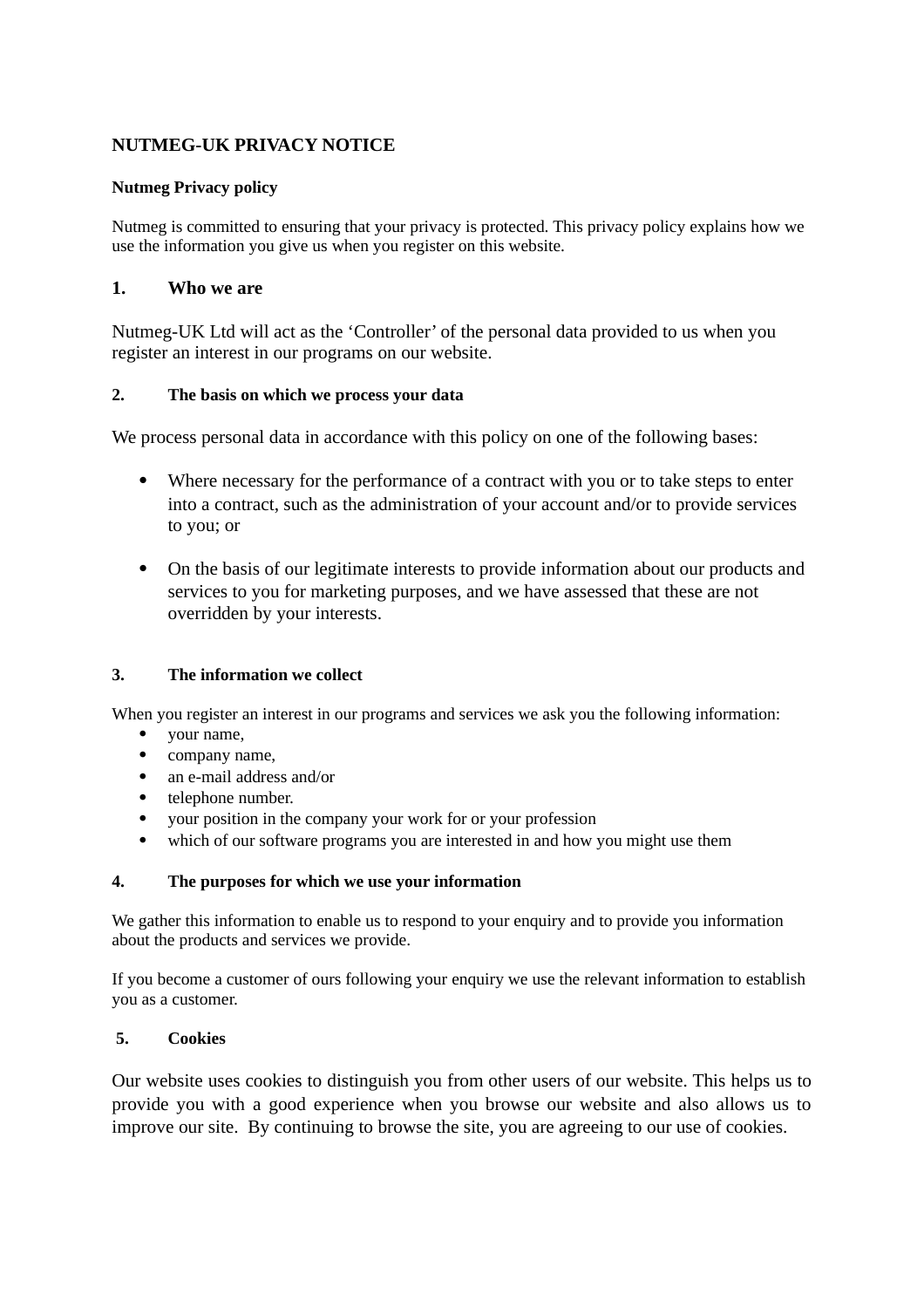A cookie is a small file of letters and numbers that we store on your browser or the hard drive of your computer if you agree. Cookies contain information that is transferred to your computer's hard drive.

We use the following cookies:

- **Strictly necessary cookies.** These are cookies that are required for the operation of our website. They include, for example, cookies that enable you to log into secure areas of our website, use a shopping cart or make use of e-billing services.
- **Analytical/performance cookies.** They allow us to recognise and count the number of visitors and to see how visitors move around our website when they are using it. This helps us to improve the way our website works, for example, by ensuring that users are finding what they are looking for easily.
- **Functionality cookies.** These are used to recognise you when you return to our website. This enables us to personalise our content for you, greet you by name and remember your preferences (for example, your choice of language or region).
- **Targeting cookies.** These cookies record your visit to our website, the pages you have visited and the links you have followed. We will use this information to make our website and the advertising displayed on it more relevant to your interests. We may also share this information with third parties for this purpose.

You block cookies by activating the setting on your browser that allows you to refuse the setting of all or some cookies. However, if you use your browser settings to block all cookies (including essential cookies) you may not be able to access parts of our website.

#### **6. Storage periods**

If you decide not to become a customer of Nutmeg we delete your information from our system within a month of your registration.

If you do decide to become a customer of Nutmeg we retain your information for the duration of our agreement and as is further required in order for us to meet our legal obligations such as accounting records.

Except for essential cookies, all cookies will expire after a period appropriate to their use and no longer than six months after their use.

# **7. Where we store your data**

All the personal data we hold is located on servers within the European Union. Our cloudbased services are also within the European Union.